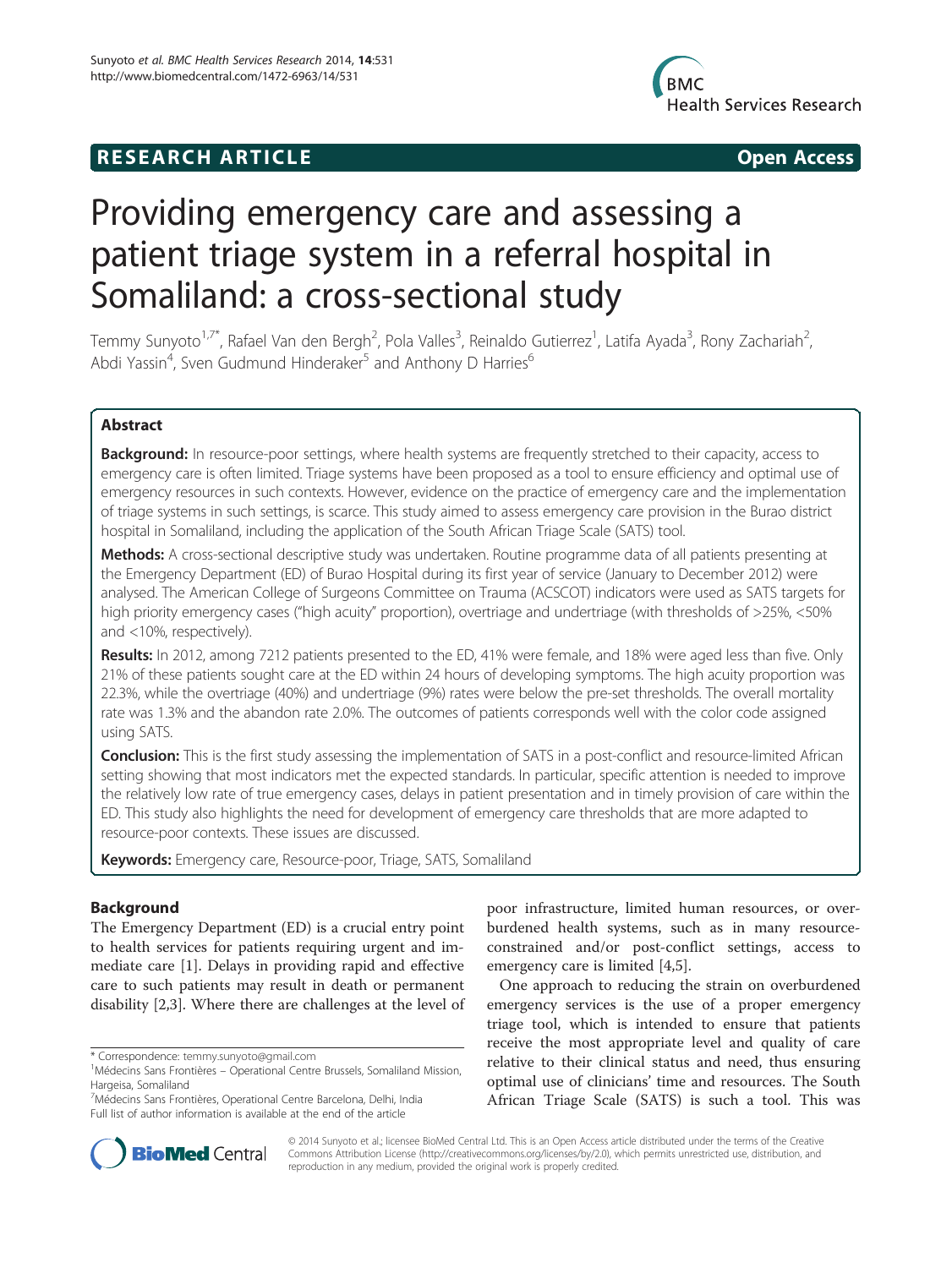developed for use used by non-specialist (nursing) staff to identify patients at higher risk of death, and thus to enhance ED efficiency [\[6](#page-6-0)]. In the centres where it has been evaluated – such as urban and rural centres in South Africa, where it was developed [\[6,7](#page-6-0)], and elsewhere [[8](#page-6-0)] – it has been associated with positive outcomes such as reductions in waiting time, length of stay, and mortality [[9](#page-6-0)], and, at the same time, improvement of the patient flow.

In general, studies on ED utilization and performance have mainly focused on specific medical areas such as paediatrics [[10](#page-6-0)] or have taken place in relatively wellresourced contexts [[11\]](#page-6-0), and few studies have analysed the performance of emergency care services in developing country settings. Specifically, there is a dearth of evidence on the feasibility and utility of the SATS tool in resource-limited settings, where emergency care services are overburdened and no pre-existing systematic triage systems are in use.

Somaliland, a self-declared independent region of Somalia, is an example of a resource-constrained context where access to emergency care is limited. Following decades of civil war, the health infrastructure is dilapidated, trained health care workers are scarce, and the health indicators are poor [[12](#page-6-0)]. In the public hospital of Burao town, Togdheer region of Somaliland, with the support of the medical humanitarian non-governmental organization (NGO) Médecins Sans Frontières (MSF), an ED was started in early 2012. Prior to this, there was no provision of emergency care except through the maternity department for emergency obstetric cases.

This study aimed to describe the feasibility of managing an ED, including implementation of the SATS, in a district referral hospital in Somaliland during its first year of service. Specific objectives were to assess emergency service utilization, the capacity to meet the pre-set indicators of the SATS tool, and outcomes of patients seen in the ED in such a context.

# Methods

#### Design

This was a descriptive, cross-sectional study with follow-up data on discharge outcomes, using data from routinely collected records.

# Setting and population

Somaliland, a breakaway region of Somalia situated in the north-west of the Horn of Africa, has a population of approximately two million, with 43% of the people living on less than 2 United States Dollars (US\$) a day [[12\]](#page-6-0). Somaliland, not officially recognized as an independent country by the international community, is still mired in political conflicts and suffers from a dysfunctional health system.

Burao General Hospital is a 140-bed hospital located in the Togdheer region of Somaliland, serving approximately 400,000 people, the majority of whom are nomadic pastoralists [\[13\]](#page-6-0). There is no referral network or functional ambulance system in place. Burao General Hospital serves as the only secondary level public health care facility in the region, offering comprehensive services including outpatient consultation, inpatient hospitalization (maternity, paediatric wards, medical and surgical ward), operating theatres, blood transfusion and laboratory services. No radiography or intensive care unit is available. Since March 2011, MSF has collaborated with the Ministry of Health to improve the quality of hospital care and to increase access to care by providing services free of charge.

The ED of Burao General Hospital underwent rehabilitation and became operational in January 2012– it was provided with only basic equipment. From the outset, the ED was staffed by three nurses in the morning and two in the afternoon and night, one national doctor, and one expatriate doctor working daily from 8 am to 5 pm, except on Fridays. A training programme was conducted for the ED staff, covering the basics of emergency care through formal sessions and on-the-job training. The triage is typically done by nursing staff. Patients are self-referred to the ED, and on assessment are either admitted or referred to other services.

The SATS was implemented since the opening of the ED, with training on SATS conducted for the ED nurses and doctors from the outset. The SATS uses a physiologically based scoring system, the Triage Early Warning Score (TEWS), and a list of discriminators designed to triage patients into one of five colour-coded priority groups for medical attention. An adapted version of the tool is available for adults, children and infants. Details of the triage system are shown in Additional file [1](#page-5-0).

#### Study population

All patients (adults and children) presenting to the ED of Burao General Hospital and recorded in the electronic ED register from January to December 2012 were included in this study.

# Outcome variables

The main variables collected for the purposes of this study were the daily numbers of patients attending the ED, and the individual SATS scores (colours); surveillance diagnoses; the timings of arrival/triage, clinical consultation and discharge; and the patient ED outcomes.

The surveillance diagnosis was recorded according to programme definitions, which included trauma (accidental), trauma (violent), acute abdominal conditions, obstetrics/ gynaecological conditions, asthma/chronic obstructive pulmonary disorder (COPD) exacerbation, cardiovascular emergencies, respiratory tract infections, hyperglycaemic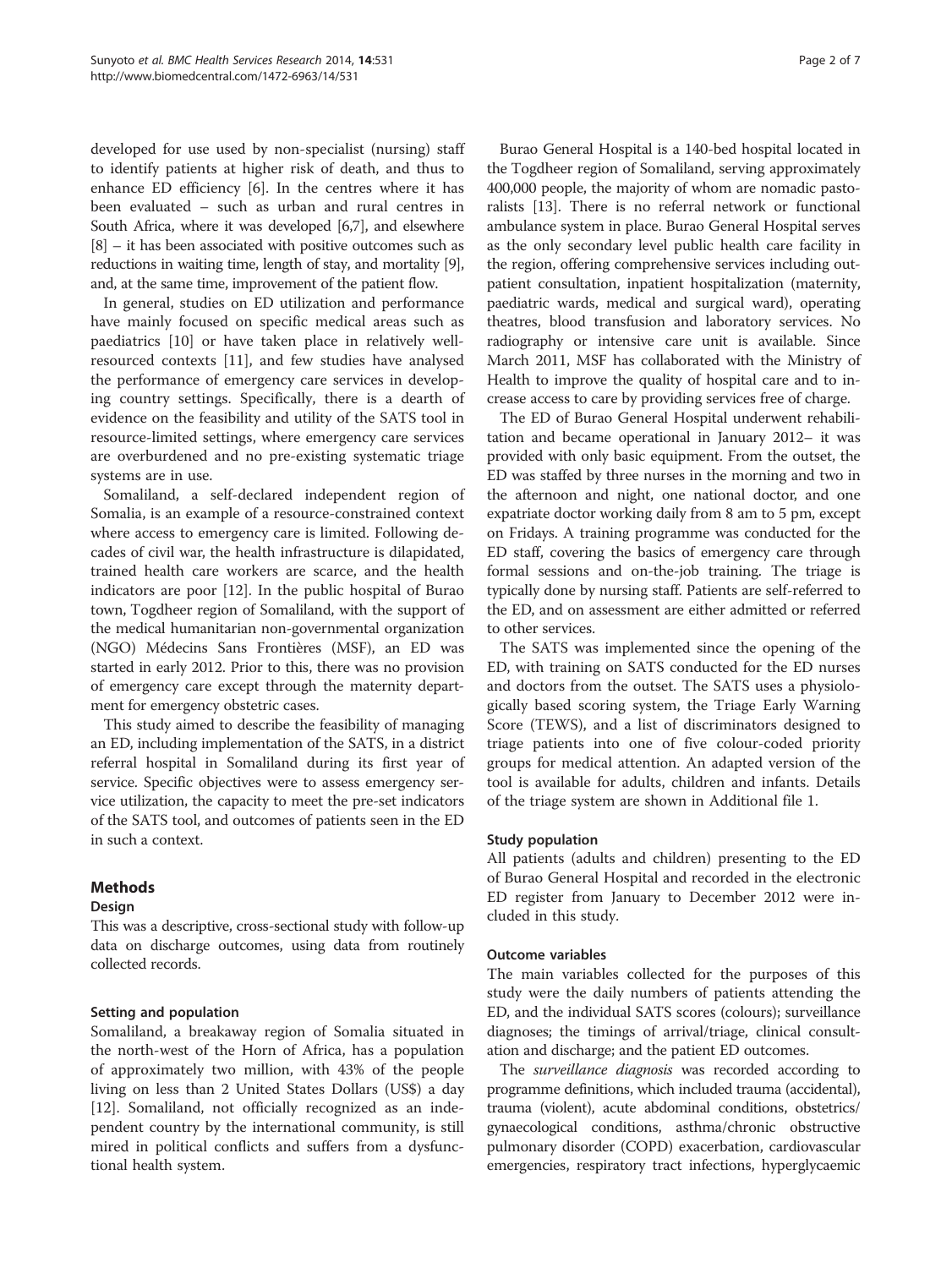crisis, and others. The outcome was defined as: "Discharged": a patient who left the ED straight to home; "Admitted": a patient who left the ED and went to another department of the hospital, such as an inpatient ward or operating theatre; "Defaulted" or 'Abandoned from hospital setting': a patient who left the ED against/without medical advice (set threshold <5%); or "Died": a patient who died inside the ED (set threshold <1%). Time of arrival in the ED/triage and time of clinical consultation were recorded by the ED nurse: these were compared to the target times described in Additional file [1](#page-5-0) to classify patients as seen on time or not.

Indicators that were used to assess the SATS performance were 1) high acuity proportion, or proportion of cases with a high level of urgency, defined as "all red and orange cases/all triaged cases", with a target of being  $\geq$ 25%; 2) *overtriage*, or proportion of cases incorrectly triaged as very urgent, defined as "discharged red and orange cases/all red and orange cases" with a threshold of <50%; and 3) undertriage, or proportion of cases incorrectly triaged as less urgent, defined as "admitted, referred or died green cases/all green cases" with a threshold of <10%. These thresholds have been set in line with international guidelines developed by the American College of Surgeons Committee on Trauma (ACSCOT) [\[14](#page-6-0),[15\]](#page-6-0).

All data were collected using a patient electronic register and individual patient charts situated in the hospital.

#### Data collection and analysis

A retrospective audit of the electronic data register based on individualized ED patient charts from 1 January 2012 to 31 December 2012 was conducted. The patient chart contains all the variables including time of arrival and consultation. Data were collected into a dedicated Excel database, and were analysed using EpiData v.2.2.1.171 software (EpiData Association, Odense, Denmark). Descriptive analysis was performed and differences of proportions were assessed using chi-square test where appropriate.

# Ethics

This study met the criteria approved by the Médecins Sans Frontières' Ethics Review Board (Geneva, Switzerland) for analysis of routinely-collected program data, and was also approved by the Ethics Advisory Group of the International Union Against Tuberculosis and Lung Disease, Paris, France. Approval was also obtained from the local Ministry of Health and hospital authorities, as no formal ethics body exists in Somaliland.

# Results

In 2012, there were 7212 consultations conducted in the ED of Burao General Hospital. The trend is depicted in Figure [1](#page-3-0). There was a steady increase in the first months during the start-up phase, and a decline around July-August, coinciding with the Ramadan or fasting period which is widey observed in Somaliland. Peak days with more than 40 cases per day were occasionally noted  $(n = 9)$ . Patients tended to arrive in rush hours, peaking between 9 am and 11 am, and again to a lesser extent between 4 pm and 6 pm.

Out of the 7212 patients attending the ED, 2962 (41%) were female, and 1305 (18%) were aged less than five. Admission and management characteristics of all patients presenting at the ED are provided in Table [1](#page-4-0): red and orange cases represented 6% and 17% of all patients respectively, indicating a "high acuity" proportion of 22.3% (95% CI 21.3% - 23.3%). Delays in presentation at the ED after development of symptoms were observed: out of 5017 patients for whom data were available on timing of onset of symptoms, only 21% of the patients attended the ED within 24 hours after developing symptoms. Delays in receiving care after presentation at the ED were also observed: proportions of patients treated within the target time to treat (cf. Additional file [1\)](#page-5-0) are indicated in Figure [2](#page-4-0). The "immediate" target time to treat for red cases was exceeded in more than 60% of the cases, and only half of the orange cases received treatment within the target time of 10 minutes. Patients for whom the target time to treat was not met were at increased risk of death, with a Relative Risk of 2.2 (95% CI 1.4-3.4,) when compared with all patients treated within time, although the difference was not significant when stratified for SATS score.

Outcomes of patients in relation to their SATS score (excluding cases who were dead on arrival – blue SATS cases) are shown in Figure [3.](#page-5-0) The overall ED mortality rate was 1.3% (95 cases, 95% CI 1.0% - 1.6%) and "default" or "abandon" rate was 2.0% (142 cases, 95% CI 1.7% - 2.3%). Hospital admission and mortality rates were correlated with the degree of urgency, as expected; overtriage (40%) and undertriage (9%) remained under the pre-set thresholds (50% and 10% respectively). Leading causes of death were cardiovascular diseases (16 cases, 17%), lower respiratory tract infections (13 cases, 14%), and accidental trauma (11 cases, 12%). Additionally, 27 deaths (29%) with a surveillance diagnosis of "Other" were observed.

# **Discussion**

This study demonstrates the feasibility of providing emergency care, including implementation of the new SATS triage system in Burao General Hospital, Somaliland.

The utilization of the ED increased steadily during its first year of service, but late presentation at the ED was observed, with only 21% of patients presenting within 24 hours after developing symptoms. Utilization patterns of an ED are influenced by many factors, including the structure, the finance mechanism, geographical distance,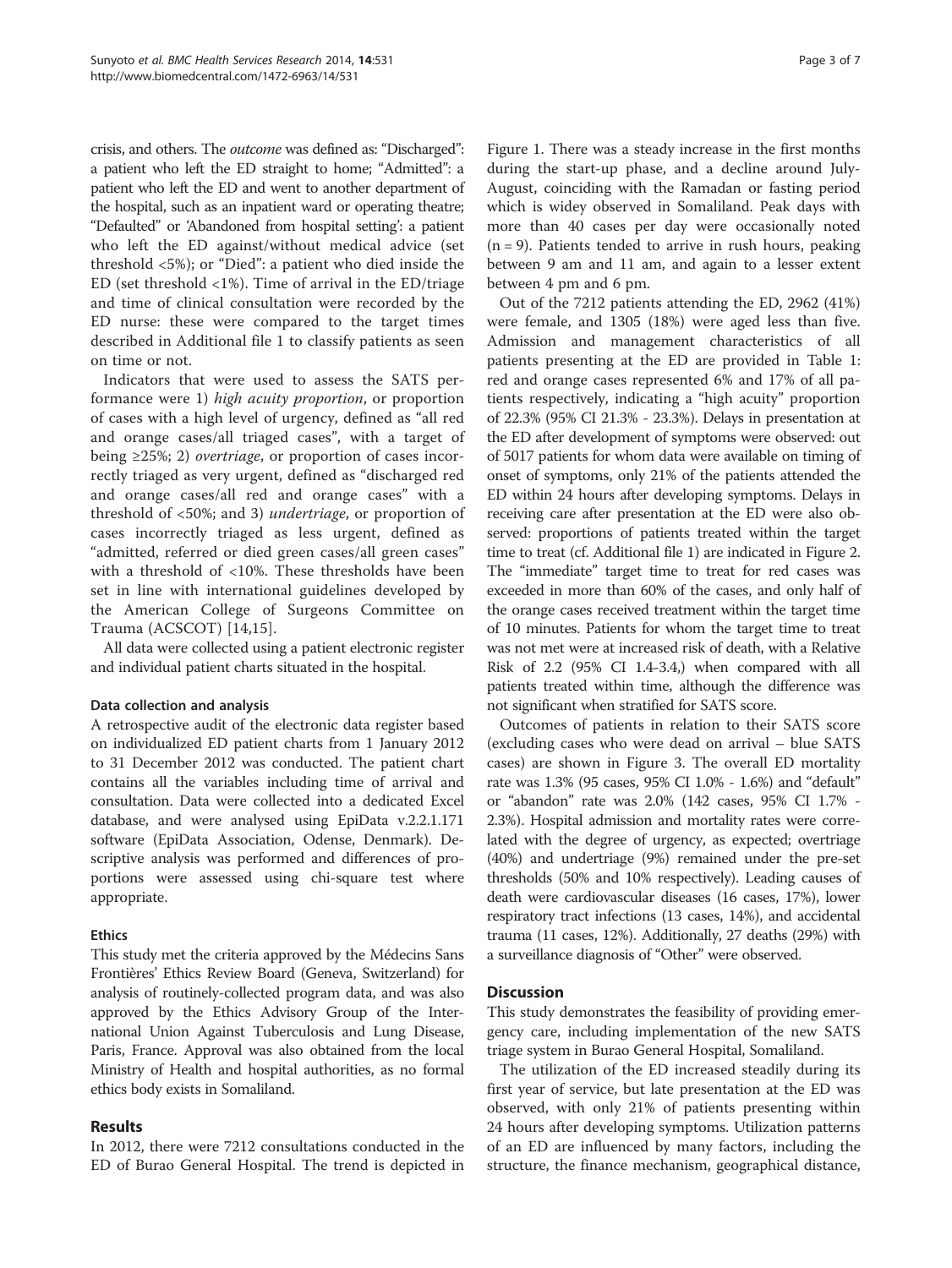<span id="page-3-0"></span>

perceived quality, access and availability of alternatives [[16,17\]](#page-6-0). However, the sociodemographic aspects related to the utilization pattern seen in Burao is not well understood. The high proportion of late presenters to the ED suggests considerable barriers to care and lack of awareness amongst patients and the community on the need of early presentation. Absence of emergency transport has been identified as a major barrier in accessing emergency care [[1,18\]](#page-6-0) and could certainly play a role in our setting, but the evidence collected over the course of this study did not allow us to address this issue.

The observed late presentation may also be associated with the relatively high rates of non-emergency cases (demonstrated by the high acuity rate of 22.3%, falling short of the set target): it is possible that the ED was perceived as complementary to the conventional outpatient services, and was frequented by patients with more general and long-standing complaints. These patients arrive at the hospital outside of the outpatient department opening hours which is only between 9 am

to 12 pm. The provision of ED services free-of-charge, as opposed to the outpatient services provided at cost, may also have led to a preference for the ED. In general, differing perceptions between ED patients and health staff on the severity and urgency of medical problems have been shown to be associated with ED overcrowding by non-emergency cases [\[19,20](#page-6-0)]. Many patients accessing hospital level emergency centres have been shown to bypass the primary health care system [\[21,22](#page-6-0)], and as the primary health centres in the region do not provide emergency care, this is likely to be the case for the ED in Burao hospital. Further qualitative analysis on the demand of emergency care could inform better decisions on health care resources allocation.

The surveillance diagnoses of all presenting cases show that trauma (both accidental and violent) contributes to 29% of total cases, indicating that injuries remain an important cause of seeking emergency care [\[2,3](#page-6-0)]. Both unintentional and intentional injuries are acute events by definition, therefore nearly all require emergency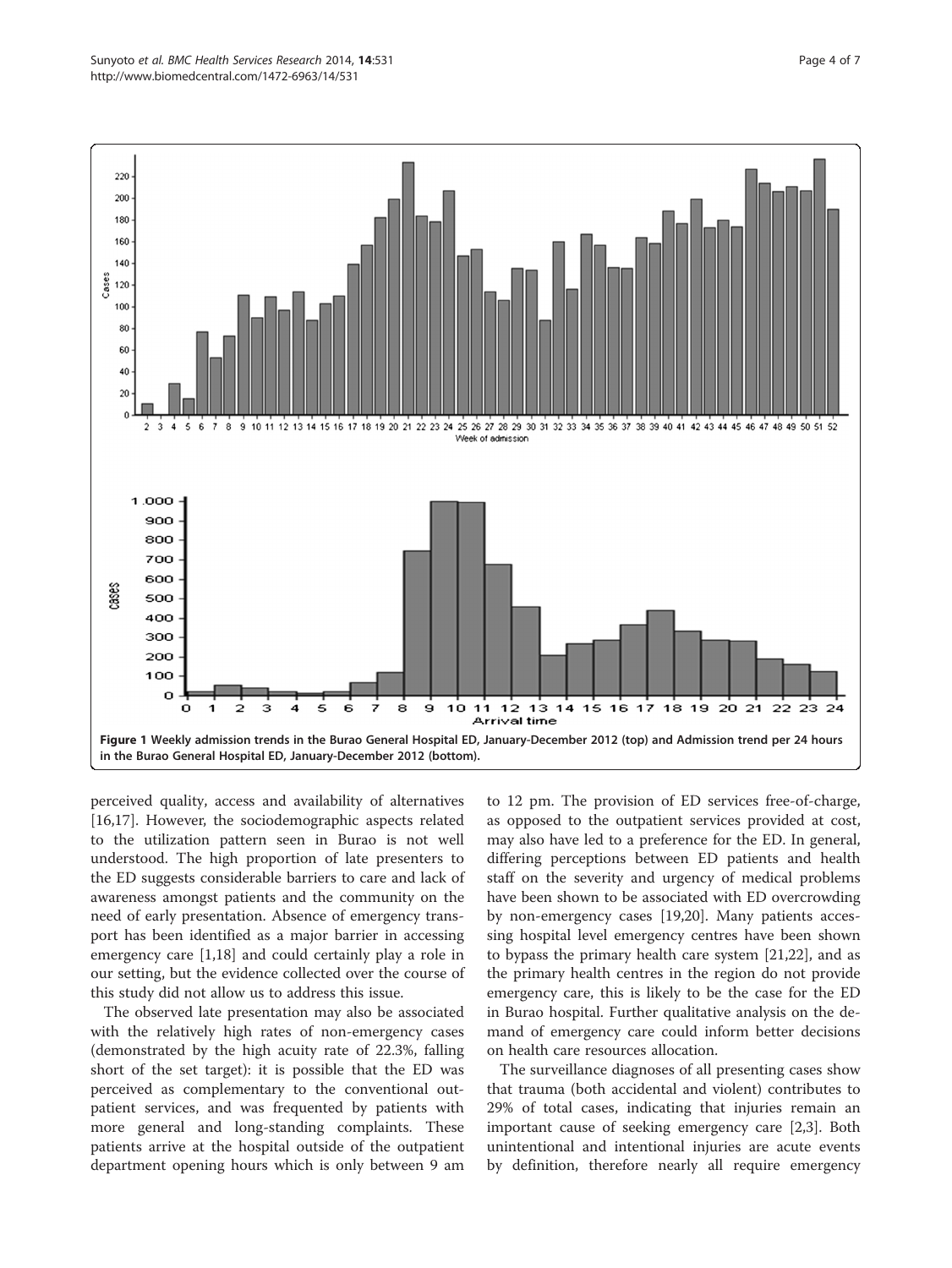<span id="page-4-0"></span>Table 1 Characteristics of patients accessing the Burao General Hospital ED, January-December 2012 (n = 7212)

| <b>Characteristics</b>                             | n(%)      |
|----------------------------------------------------|-----------|
| <b>SATS</b> score                                  |           |
| Red                                                | 399 (6)   |
| Orange                                             | 1208 (17) |
| Yellow                                             | 2968 (41) |
| Green                                              | 2590 (36) |
| Blue                                               | 15(0.2)   |
| Not recorded                                       | 32(0.4)   |
| Morbidities (top 10)                               |           |
| No surveillance diagnosis                          | 2217 (31) |
| Trauma (accidental)                                | 1508 (21) |
| Watery diarrhoea                                   | 743 (10)  |
| Lower respiratory tract infection                  | 654 (9)   |
| Trauma (violent)                                   | 551 (8)   |
| Measles                                            | 277(4)    |
| Upper respiratory tract infection                  | 212(3)    |
| Acute abdominal conditions                         | 205(3)    |
| Cardiovascular diseases                            | 154(2)    |
| Asthma/COPD* exacerbation                          | 110(2)    |
| Time interval symptoms-presentation ( $n = 5017$ ) |           |
| <12:00 h                                           | 906 (18)  |
| 12:00-23:59 h                                      | 124(2)    |
| $1-7$ days                                         | 2434 (49) |
| 8 days - 1 month                                   | 990 (20)  |
| >1 month                                           | 563 (11)  |

\*COPD: chronic obstructive pulmonary disorder.

care, and the disease burden caused by injuries is amenable to emergency care [\[5](#page-6-0)].

Patient outcomes were unsurprisingly associated with their triage categories, with higher discharge rates among the least urgent conditions (coded green and yellow), and admission and death occurring more frequently for red and orange cases. The overall "default" or "abandon" rate (2%, 95% CI 1.6-2.3%) was well under the threshold of 5%; while the mortality rate (1.3%) slightly exceeded the threshold of 1%. Improved triage and emergency care have been shown to reduce inpatient mortality in Malawi and South Africa [7,10,], while also drastically reducing patients' waiting times [\[6](#page-6-0)]. Poor triage on the other hand can jeopardize the life of patients arriving in the hospital [[9,23](#page-6-0)]. An improved understanding of the delays in providing clinical consultation, in particular among high acuity cases, is therefore required, in order to address these delays and thus potentially reduce mortality.

Even during the first year of implementation, the targets of the SATS tool for overtriage and undertriage were met, indicating that the ED staff was able to use this system accurately and reflecting positively on the training programme provided. These results are similar to those reported for the evaluation of SATS in both urban and rural settings in South Africa [[6,24\]](#page-6-0), and for the implementation of the SATS in an ED in Pakistan [[8\]](#page-6-0). As the SATS thresholds, taken directly from the ACSCOT guidelines, appeared readily achievable, even during the first year of ED operation, it is perhaps worthwhile reflecting whether these standards need adjustment to the context. In Somaliland and other less developed settings, the triage system is mostly used by nursing staff as there is a scarcity of emergency physicians [[24,25\]](#page-6-0), and setting the thresholds higher from the

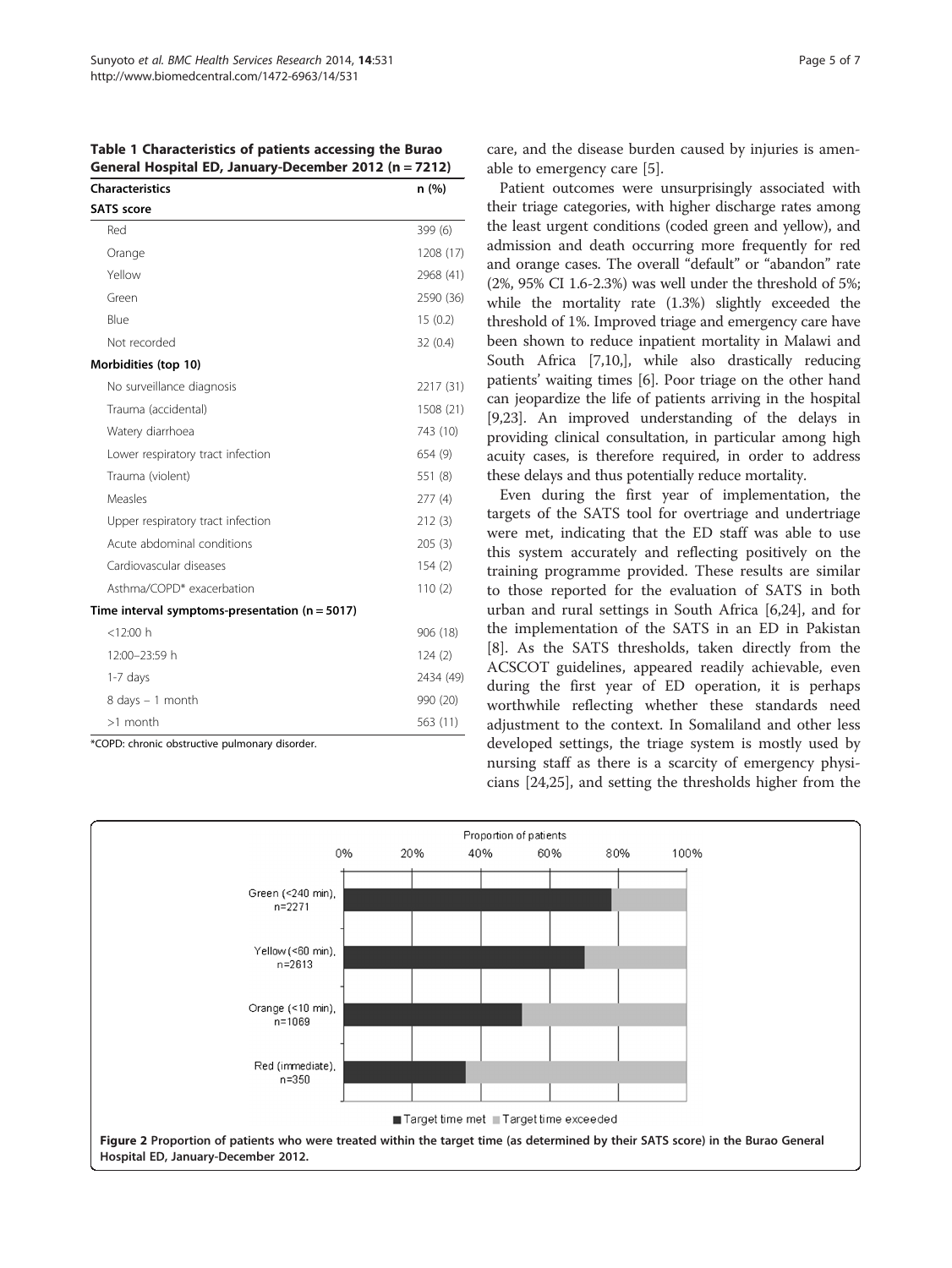<span id="page-5-0"></span>

standards set in more developeed ED would actually make sense. Different performance indicators that are easily adjusted to the local context would further improve outcomes and utilization of emergency care services [[26](#page-6-0)].

This study is the first to report on the functioning of an ED in a district hospital in a post-conflict, resourceconstrained context such as Somaliland. With the paucity of empirical data on emergency care, especially on appropriate triage systems that ensure efficient and timely utilization of existing resources, the results of this study provide lessons learned that may be applicable to similar settings. The experience of establishing an ED in Burao Hospital shows the importance of several key components: a physical infrastructure with a good patient flow, training of health care providers with continuous supervision, and the choice of an effective use of a triage system.

The limitations of the study include its cross-sectional nature and the use of routinely collected data. Patient outcome was used as an indicator of the urgency of the patient condition at assessment, but outcomes remain a proxy indicator at best: no data was available on the true severity of the patient condition. However, outcomes do represent a robust proxy measure of the urgency of the patient condition in the ED. This has been established through ASCOT indicators, which looks specifically into acuity (if red and orange cases make up more than 25% of all cases triaged), and more practically towards undertriage or overtriage in the emergency department. No assessment of the impact of the programme could be performed as no data from before the ED was operational were available and quality improvements such as a reduction in mortality rates or in waiting times for the patients could not be demonstrated. The study also only assessed emergency care provision at the health facility, and did not include the pre-hospital care as part of the emergency care continuum.

There are still many gaps in global knowledge on providing emergency care in developing countries. Qualitative research is needed, for example to understand the reasons for late presentation to the ED or its use by nonurgent cases. Different health promotion or communication interventions, aiming to increase early presentation and presentation of true emergency cases, should also be undertaken, followed by proper quantification of their impact.

# Conclusion

The ED in Burao General Hospital was used by the population, suggesting that the provision of a basic but effective level of emergency care was feasible in this resourcelimited setting. The ED responded to perceived and actual community needs and probably improved the health of the population. In Somaliland, where no national triage system exists and where resources are limited, the experiences described in this study provide baseline data and insights into the utilization pattern and patient outcomes of an ED in its first year: there is room for improvement and this could be measured in the future by assessing outcomes against interventions. Overall, our results indicate that the SATS was a user-friendly tool with satisfactory results when implemented in the ED in Burao, Somaliland.

# Additional file

#### [Additional file 1:](http://www.biomedcentral.com/content/supplementary/s12913-014-0531-3-s1.doc) South African Triage Scale System.

#### Competing interests

The authors declare that they have no competing interests.

#### Authors' contributions

TS, RDB, RZ, SGH, ADB conceived and designed the study. RDB, PV carried out analysis of the data. TS wrote the manuscript, RDB, PV, RZ, SGH, ADB contributed to draft the manuscript and critically revising it. All authors read and approved the final manuscript.